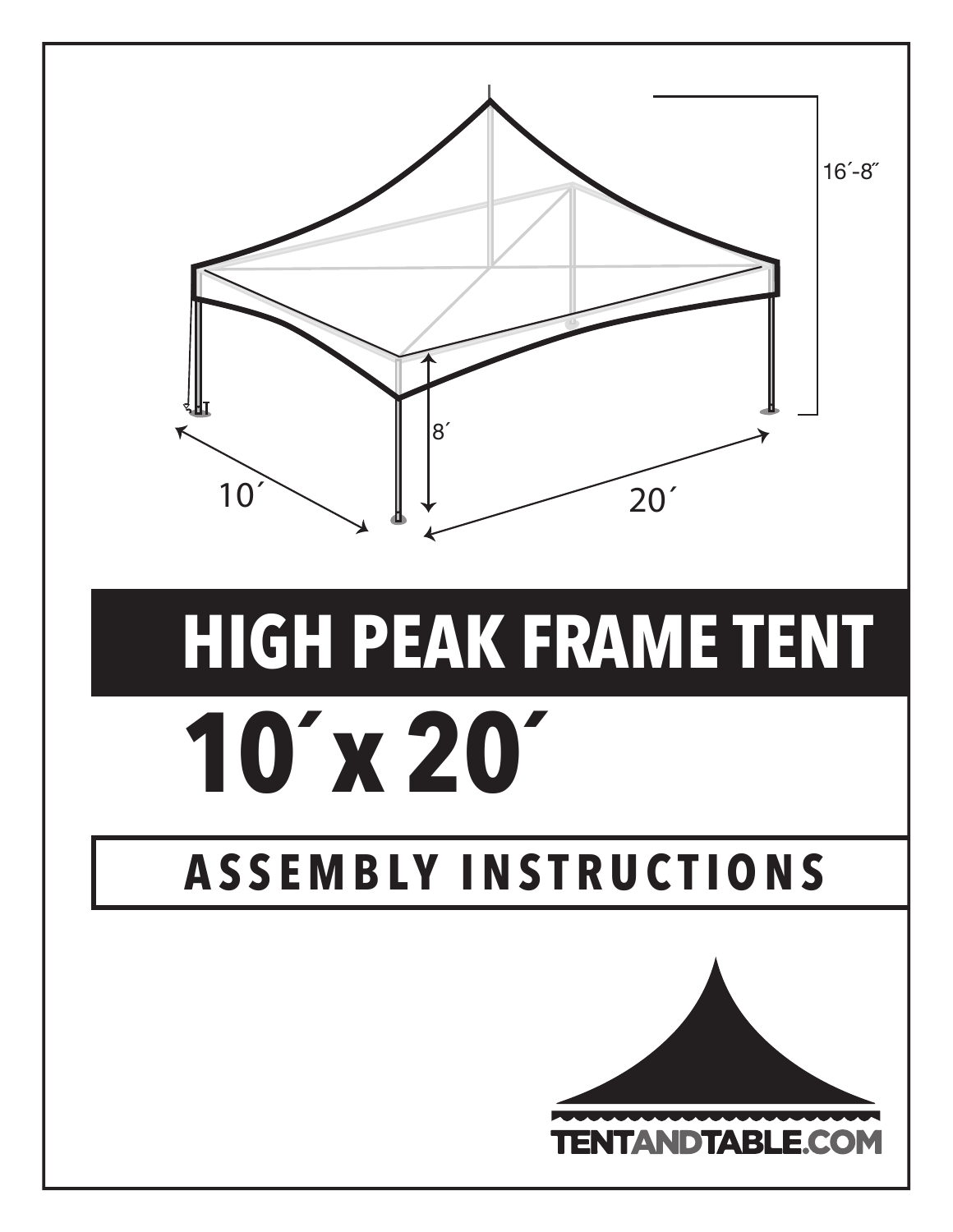

# High Peak Frame Tent (SPECIFICATIONS: 10x20)

| Width                  | 10 ft. / 3.0m                            |
|------------------------|------------------------------------------|
| Length                 | 20 ft. / 6.1m                            |
| Area                   | 200 ft <sup>2</sup> / 18.3m <sup>2</sup> |
| Eave Height            | 8' / 2.4m                                |
| Overall Height         | 16' 8" / 5.1m                            |
| Pitch                  | 4' 8" / 1.4m                             |
| Complete Weight        | 349 Lbs. / 158 Kg.                       |
| <b>Series</b>          | High Peak/Prestige                       |
| Class                  | Cross Cable                              |
| <b>Center Pole</b>     | Nο                                       |
| Style / Shape          | High Peak Frame Tent                     |
| Expandable             | No                                       |
| <b>Custom Printing</b> |                                          |
| Available              | Yes                                      |

Fabric Material PVC Coated Polyester Fabric Material Weight 16 oz. / yd2 / 540 gsm Fabric Translucency Block-out Water Repellency Waterproof Flame Resistant Yes UV Resistant Yes Mold and Mildew Resistant Yes Frame / Pole Material Aluminum Longest Component 9'3" / 2.8m Persons required for setup 2–3 Occupancy 10 Sit Down Dinner<br>Occupancy (cont.) 67 Cathedral Seating

67 Cathedral Seating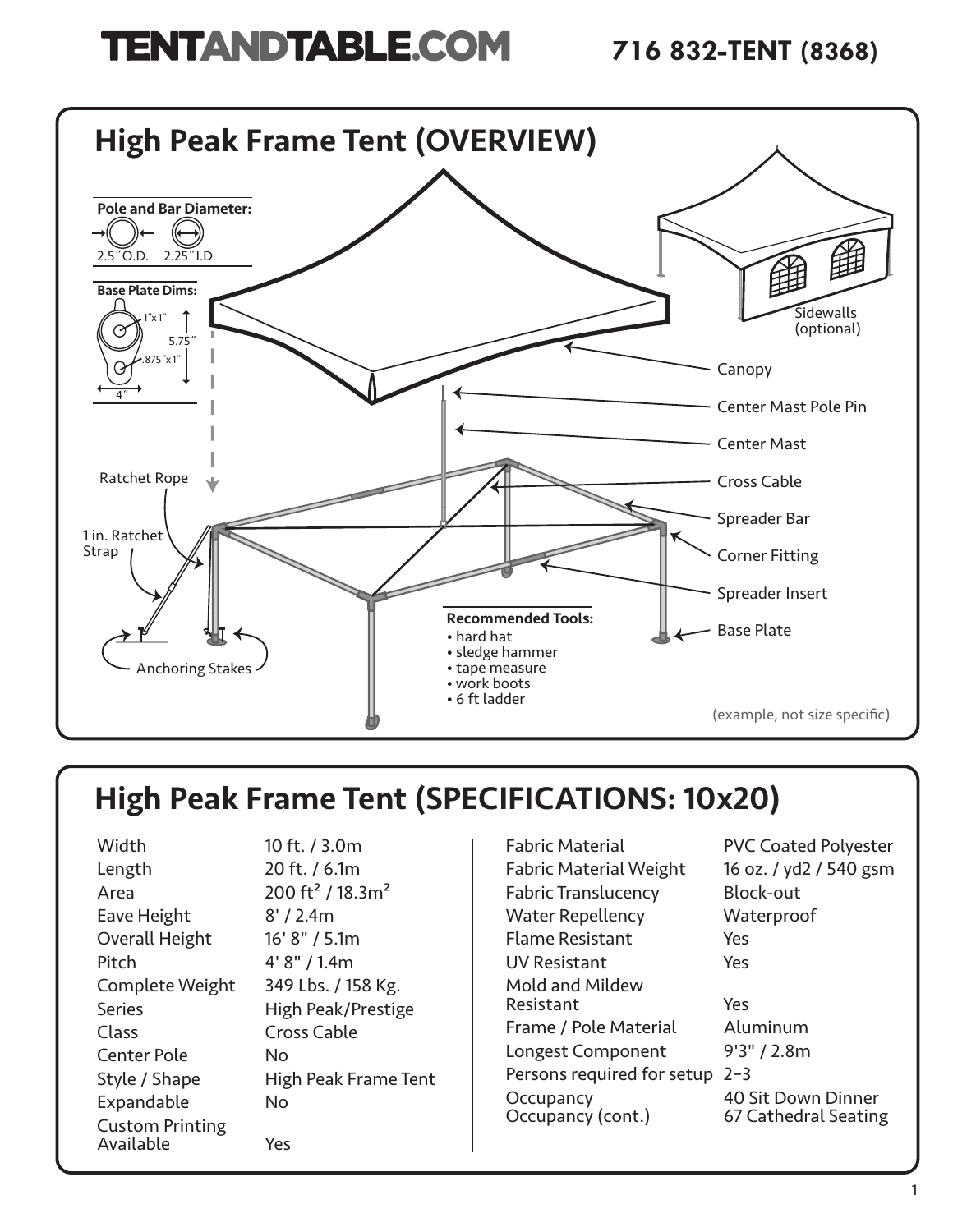| STEP 1. CHECK ITEM LIST (10'x 20' High Peak Frame Tent) |                                                                                                  |                  |                         |  |
|---------------------------------------------------------|--------------------------------------------------------------------------------------------------|------------------|-------------------------|--|
| Item                                                    | Illustration (all parts available for replacement)                                               | Item Size        | Quantity                |  |
| Eave Spreader Bars                                      | SKU: BT-FHAST111                                                                                 | $9' - 3''$       | 6                       |  |
| Center Mast Pole<br>and<br>Center Mast Pin              | SKU: BT-BT-FHCM104<br>σ<br>SKU: BT-FHCMPP (pin) SKU: BT-FHCMPPP (plug)<br>SKU: BT-FHCMB (bottom) | 104.3"           | 1                       |  |
| Leg Poles                                               | SKU: BT-FHAST8L                                                                                  | 8'               | 4                       |  |
| <b>Corner Fittings</b>                                  | SKU: BT-FHCRN                                                                                    | Std.             | 4                       |  |
| Side Tee Fittings                                       |                                                                                                  |                  | <b>None</b>             |  |
| Spreader Insert                                         | SKU: BT-FHSI                                                                                     | Std.             | $\overline{2}$          |  |
| Cross Cables                                            | SKU: BT-BT-FHCC257                                                                               | 257.6"           | $\overline{2}$          |  |
| <b>Base Plates</b>                                      | SKU: BT-FHBP                                                                                     | Std.             | 4                       |  |
| 1" Ratchet Strap<br>Assembly w/ D-ring                  | (to ground stakes)<br>ЛШ<br>SKU: BT-TARS1                                                        | 1 <sup>''</sup>  | $\overline{\mathbf{4}}$ |  |
| 1.5" Ratchet Strap<br>Assembly<br>(for base plate)      |                                                                                                  |                  | <b>None</b>             |  |
| Ratchet Rope<br>(smaller tents only)                    | (to base plates)<br>SKU: BT-FHRR                                                                 | Std.             | $\overline{\mathbf{4}}$ |  |
| <b>Base Stake</b>                                       | SKU: BT-FHSTK1                                                                                   | $3/4$ " x 20"    | $\overline{\mathbf{4}}$ |  |
| Ground Stake                                            | SKU: BT-FHSTK2                                                                                   | $3/4$ " x 24"    | $\overline{4}$          |  |
| Corner Bar (unique)                                     |                                                                                                  |                  | <b>None</b>             |  |
| Canopy Top                                              | SKU: BT-FH12WTT                                                                                  | $10' \times 20'$ | 1                       |  |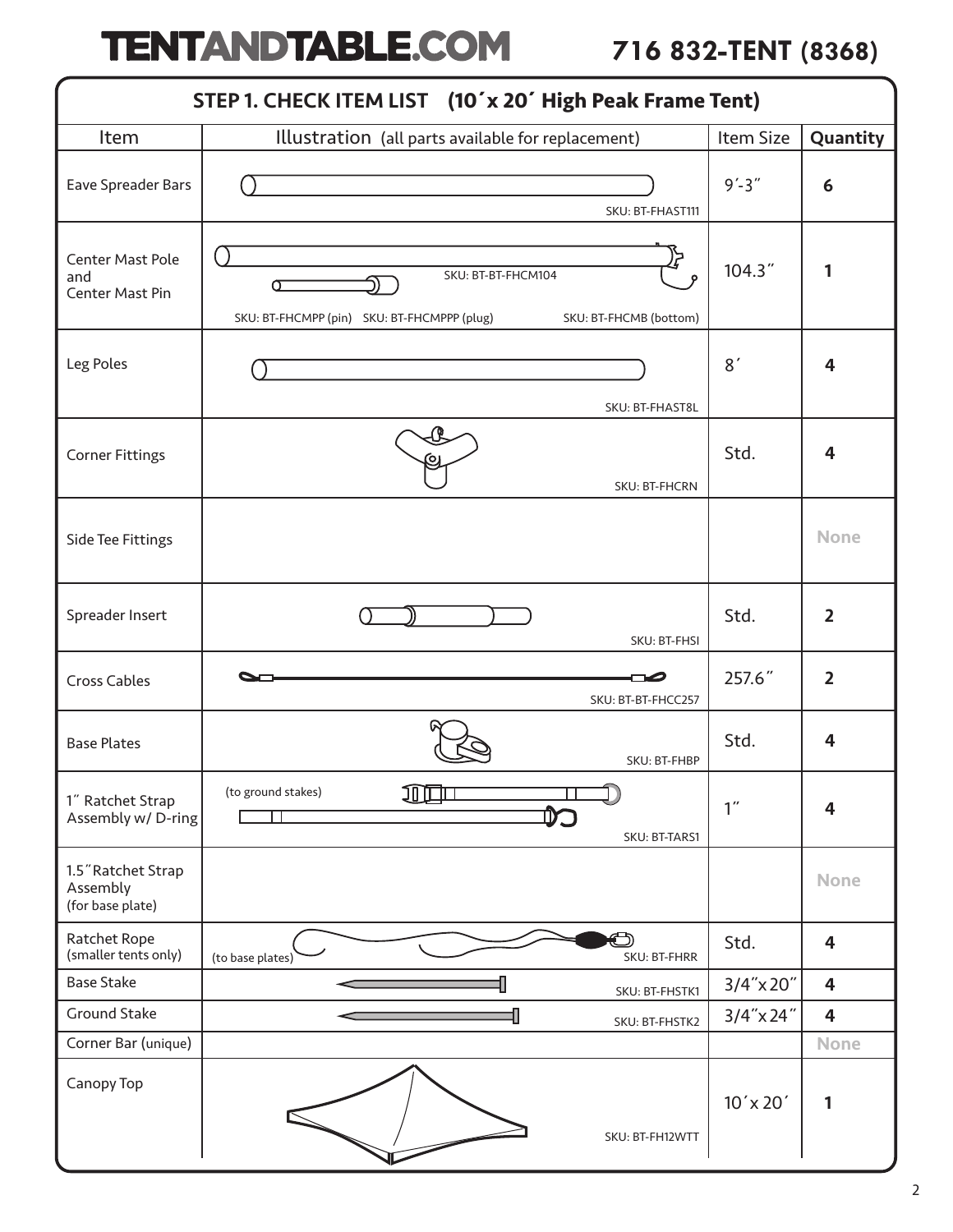# STEP 2. SAFETY CHECK LIST

## STEP 3. CONNECT EAVE BARS (10X20) Position tarp in the exact tent location desired (*use small objects as weights on a windy day*) Lay tarp down first (*protects canopy step 4*) Spreader bar Cross cables -Connector Corner fitting



### **716 832-TENT (8368)**

- When building or assembling anything above shoulder height, wear a hard hat
- Steel toe boots are recommended
- Inspect the site, look for overhead and underground obstructions— such as utilities
- Call your local utility to have utility lines marked (call 3–5 days ahead) call811.com is a good resource— 'click' 811 in Your State
- Inspect all ropes and tie lines
- Inspect poles, making sure there are no bends or breaks
- Replace or repair any items in poor condition
- Spread tarp (*sold separately*) in the tent location, to protect canopy tarp/tarps should be as large as canopy
- Place eave bars, corner fittings, side fittings and connectors on tarp
- Connect all fittings
- See (appendix A) for your tent plan, eave bars layout and more information
- The last cable is attached differently see (figure A)

- Because of the tension build-up, the last cable is connected easier in this manner
- Lift the last corner, 3 feet or higher to connect the last cable end to the corner hook— Lifting corner actually reduces the

distance between the two corners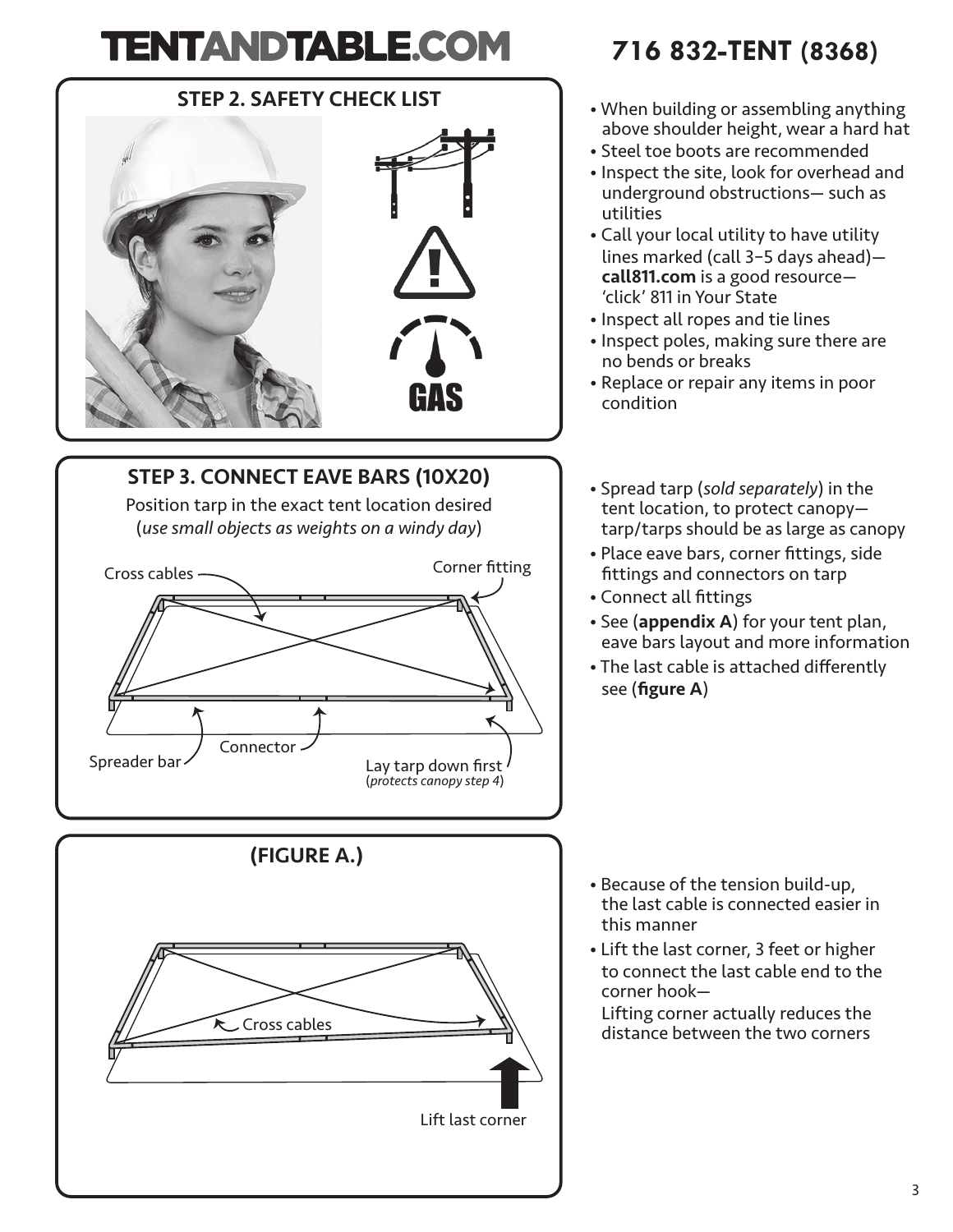

### **716 832-TENT (8368)**

- Unfold canopy top, place over cross cables and tarp
- DO NOT walk on canopy
- Center the top and stretch to edges (flap as you go, to create 'lift')
- Note: Locate the O-ring pull strap attached to one of the corner loops, that should be the **last** loop to be put in place—the strap can be used to pull the loop in place
- Connect three corners first, to the corner fittings
- See (figure B.)
- The last corner requires the use of an anchoring stake
- Pull the first three corner loops over the corresponding outcrop-ring
- For the last loop, place an anchoring stake through loop and against outcrop
- Pull corner loop and pry at the same time— (pull stake back, away from tent) — the overall canopy position should be straighten, this will help with final loop
- Finally, push loop in place and slide out anchoring stake
- Use O-ring pull strap to pull the loop into place

- With the canopy on and the frame in place, measure for ground stake location
- Lay leg poles around frame to help guide your measurement
- Measure 5 feet straight out from frame, at each leg connector
- Slide stakes through D-ring of 1˝ ratchet strap, before you continue
- Remember, one ground stake per leg pole at the stake line, see (figure C, next page) for proper staking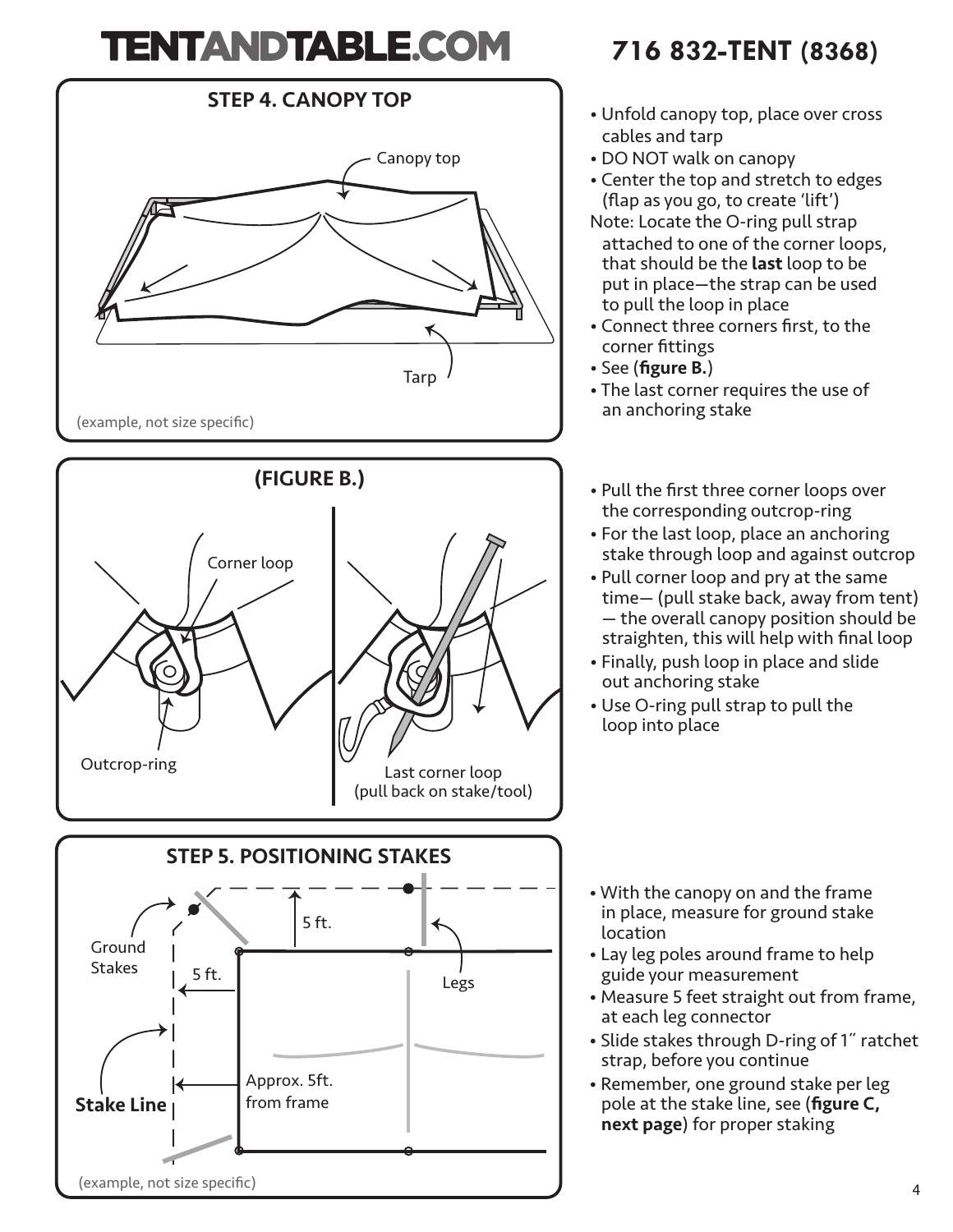

### **716 832-TENT (8368)**

- At this time, finish sliding the stakes through all of the D-rings, that are connected to the 1˝ straps
- Hammer all stakes in position (half-way)
- Attach the *hook end* of the 1˝ ratchet strap assembly to all outcrop rings
- Connect straps together, using ratchet

See (page 7) for Ratchet Strap use

- This makes complete 1˝ ratchet strap assemblies, both ends connected leave a good amount slack, for now
- Ground stakes should be hammered in vertical, not angled (sledge hammer required)
- Determine the longest side of your tent—this is were the first two leg poles will be installed— Check connection of 1˝ ratchet strap, from frame to ground stake, before these two legs are installed
- Complete the hammering process, before you install each leg leave 6 inches showing, above the ground
- Lift 'first' side of frame
- Insert legs on one side (*remember pick the longest side, for rectangular tents*)
- Slide base plate onto these legs—anchor hole should be facing interior of tent
- 1˝ Ratchet straps should have some slack in them, at this point still
- Continue with 'second' corner & side legs
- The center pole goes in, before the leg poles on the other side

Note: Large tents require *frame tent jacks*—general rules are, one jack every 20´ and never place jack in the middle of bar (usage can be found on Internet)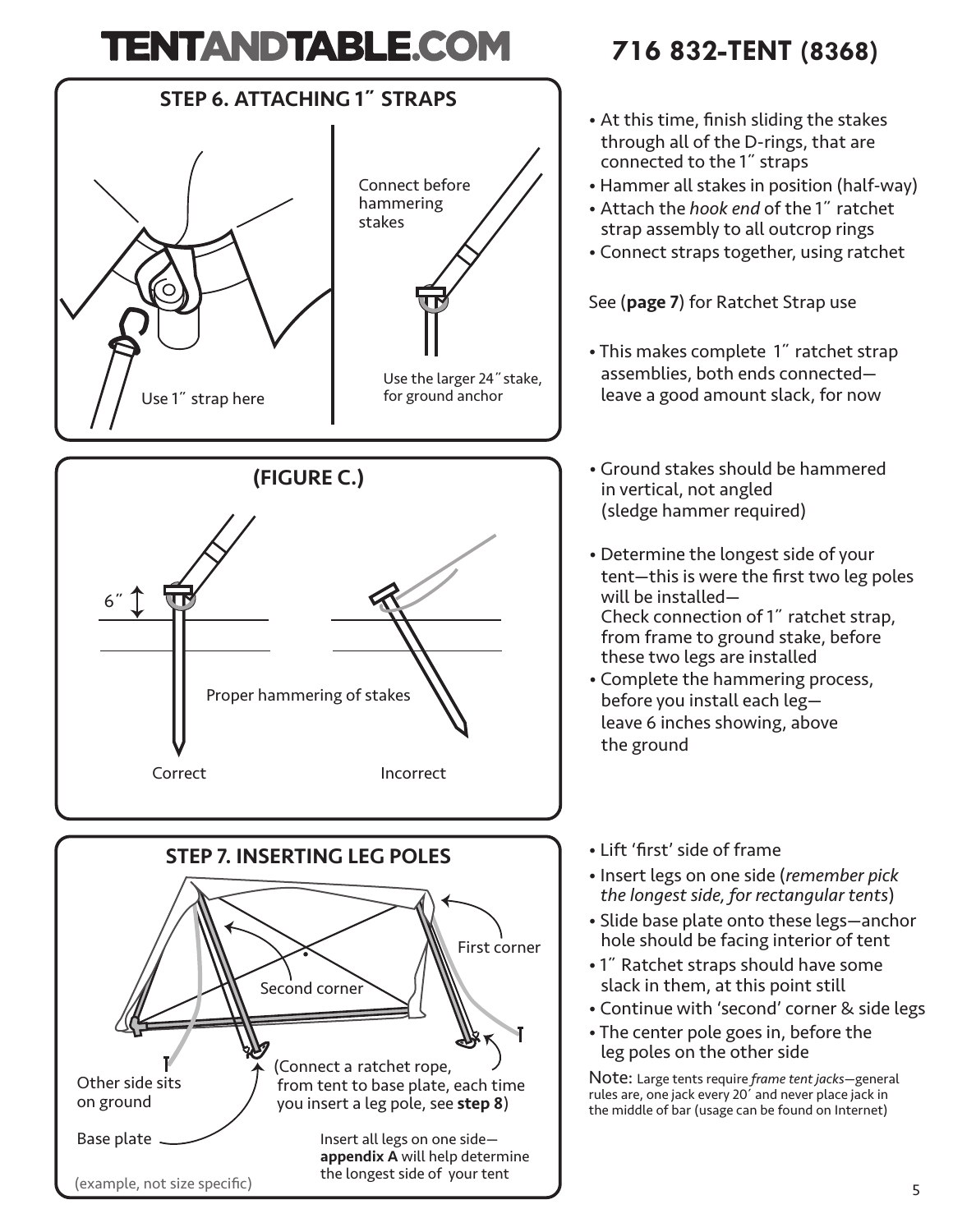![](_page_6_Figure_1.jpeg)

### **716 832-TENT (8368)**

- For every leg pole, there is a base plate and a ratchet rope connect the ropes as each leg is Installed
- Clip ratchet rope to quick link— Loop rope around base hook and back up to linking unit (check that *canopy ropes* are not tangled)
- Tighten strap, before moving to the next leg (not at 100%—secure fully at the end of assembly)
- See (page 7) for Ratchet Strap use
- One side of canopy still remains on tarp
- Lift center mast (two people will get this step done quicker)—walk under canopy, keeping the pole angled
- Insert mast pin into grommet at center of canopy (make sure entire pin is through and visible from outside)
- With the pole at an angle (not vertical), lay notched bottom near the outer end of the top cable—then slide the bottom of pole towards the center
- Make sure mast pin stays in place
- At center, where cables cross, position notched bottom over all the cables
- Lock hitch pin around cables to the other side of center pole bottom
- Under canopy you will see several short 'side release buckle straps' connect these to frame (eave bars)
- Raise other side of tent (2 people required)—start at a corner
- Insert leg poles-the leg poles should be vertical at this step
- Slide base plate onto these legs secure canopy to remaining base plates, with corresponding ratchet rope, at each leg
- TIGHTEN ALL 1˝RATCHET STRAPS and RATCHET ROPES
- Fully tighten short straps, under canopy
- Lastly, secure base plates to ground by hammering in the 'base stakes'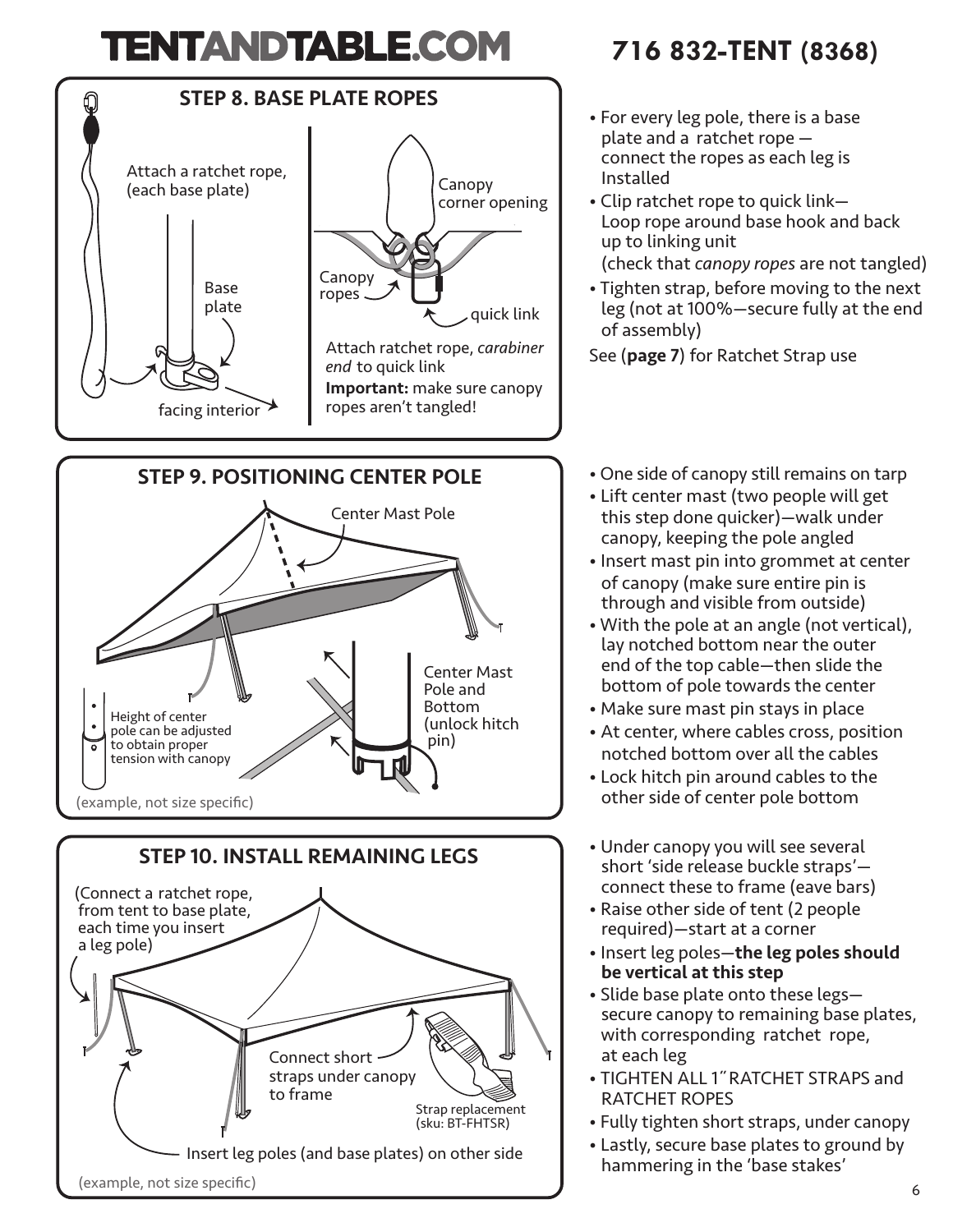![](_page_7_Figure_2.jpeg)

### **STRIKE PROCEDURE** (basically, reverse order from assembly)

- 1.) Remove base stakes
- 2.) Detach short straps under canopy
- 3.) Remove straps/ropes on one side
- 4.) Remove leg poles, on one side
- 5.) Remove side leg poles, (adjacent to corner of 30 x 30 tent, only)
- 6.) Remove center mast
- 7.) Lay tarp under canopy
- 8.) Remove remaining straps/ropes
- 9.) Remove remaining legs
- 10.) Fold canopy
- 11.) Disconnect/remove eave poles and connectors
- 12.) Remove ground stakes

![](_page_7_Figure_16.jpeg)

![](_page_7_Figure_17.jpeg)

SKUs: BT-FH10RG (10´), BT-FH15RG (15´), BT-FH20RG (20´), BT-FH30RG (30´), BT-FH40RG (40´)